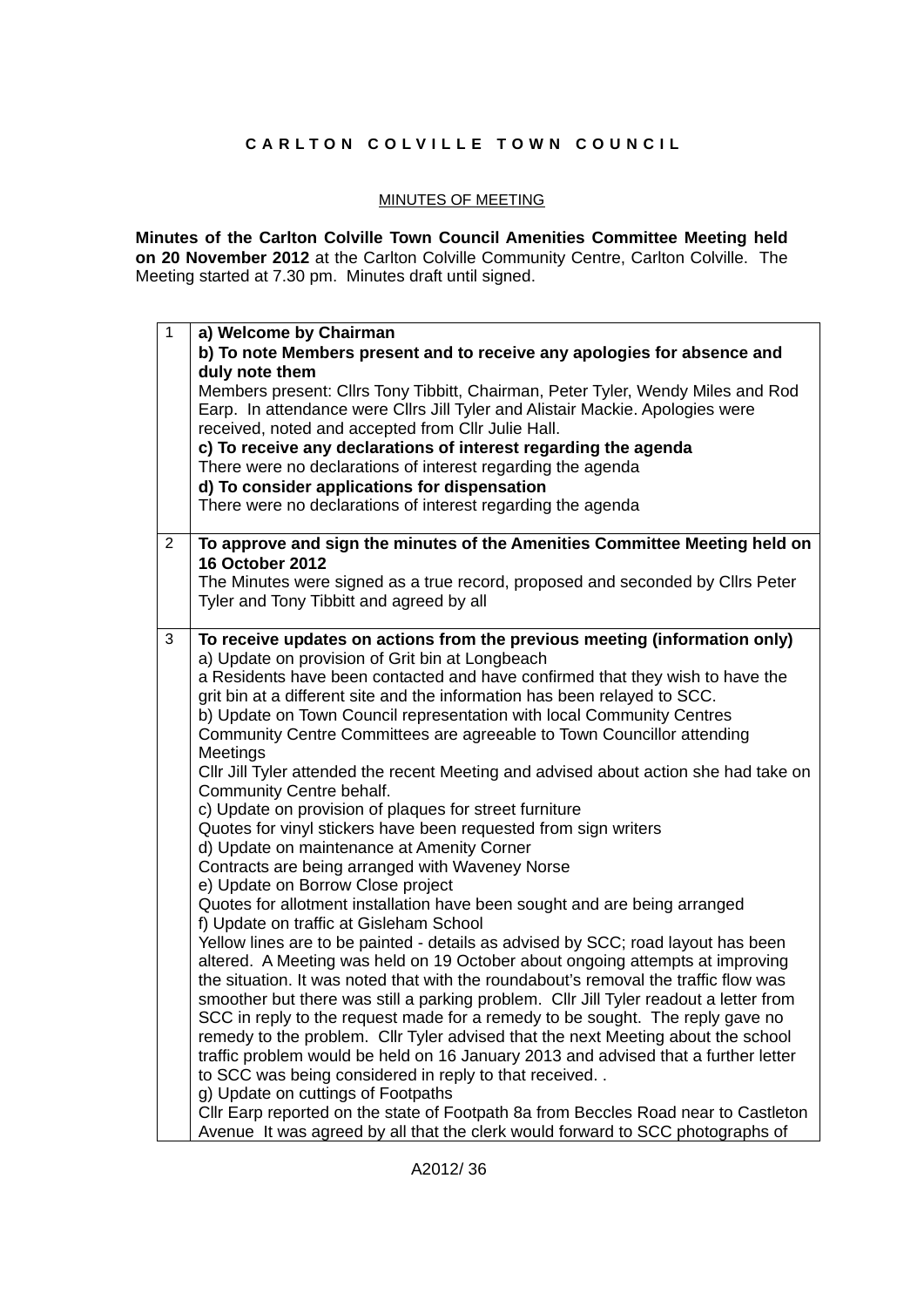|   | the path taken by Cllr Earp.<br>A reply had been received from SCC about the overgrown bush at Bells Path. SCC<br>indicated that SCC would not remove the bush.                                                                                                                                                                                              |
|---|--------------------------------------------------------------------------------------------------------------------------------------------------------------------------------------------------------------------------------------------------------------------------------------------------------------------------------------------------------------|
|   | h) Update on provision of Christmas tree                                                                                                                                                                                                                                                                                                                     |
|   | The tree and lights had been ordered.                                                                                                                                                                                                                                                                                                                        |
| 4 | To allow Meeting to be adjourned for public participation                                                                                                                                                                                                                                                                                                    |
|   | During the committee meeting the council will adjourn for a period of up to 15<br>Minutes to allow for public questions. During this time, residents can put<br>questions to the Chairman regarding local concerns. Where possible, the<br>Chairman will respond but matters may have to be deferred and placed on a<br>later month's agenda for discussion. |
|   | There were no residents in attendance                                                                                                                                                                                                                                                                                                                        |
| 5 | To receive details of any correspondence received since 16 October 2012<br>about amenities matters and to note action where taken already:<br>a) Notification of bus shelter damage at Ashburnham Way<br>SCC had been informed of this and SCC advised that unbreakable glass would be                                                                       |
|   | considered as this was the third time breakages had occurred. The Police and C<br>Cllrs and D Cllrs had been informed of the number of breakages<br>b) Concerns received about litter at Matlock Dale play area and Harrap Dale,                                                                                                                             |
|   | Deepdale open space and Ashburnham Way                                                                                                                                                                                                                                                                                                                       |
|   | Complaints have been forwarded on to play partnership officers and purchase of<br>bin at Ashburnham has already been agreed at Amenities Meeting in October. It                                                                                                                                                                                              |
|   | was suggested that the WDC schools projects officer be asked to mention litter<br>problems to schools in the hope that this might be instrumental in changing habits                                                                                                                                                                                         |
|   | in the general population<br>c) Reports received of speeding vehicles at Lark Rise<br>Concerns have been forwarded to the police                                                                                                                                                                                                                             |
|   | d) Request received for action to be taken at Fordson Way to stop dog fouling and<br>anti social behaviour                                                                                                                                                                                                                                                   |
|   | Requests have been forwarded to the police and WDC and SCC. It was noted that<br>complaints about antisocial behaviour should always be notified to police as after<br>twenty five complaints the team against antisocial behaviour steps in. It was<br>proposed that the 101 police number for such complaints be advertised again in the<br>newsletter.    |
|   | e) Concerns received about tree at Shaw Avenue and tree behind Graylings                                                                                                                                                                                                                                                                                     |
|   | Concerns have been forwarded to the W Norse tree surgeon<br>f) Concerns from resident about traffic and parking at Gisleham School.                                                                                                                                                                                                                          |
|   | These have been forwarded to SCC and the Police.                                                                                                                                                                                                                                                                                                             |
| 6 | To receive information from Suffolk County Council Footpaths and Rights of                                                                                                                                                                                                                                                                                   |
|   | Way about footpath cuttings schedule in Carlton Colville                                                                                                                                                                                                                                                                                                     |
|   | Information had been circulated. Two cuts a year were still being given by SCC. It<br>was agreed to seek quotes from Waveney Norse for removal of the large spreading                                                                                                                                                                                        |
|   | bush at Bells path. Proposed and seconded by Cllrs Peter Tyler and Rod Earp and<br>all agreed.                                                                                                                                                                                                                                                               |
| 7 | To agree recommendation of street names at Applewood on Chapel Road.<br>It was agreed to recommend naming of the roads as follows:                                                                                                                                                                                                                           |
|   |                                                                                                                                                                                                                                                                                                                                                              |